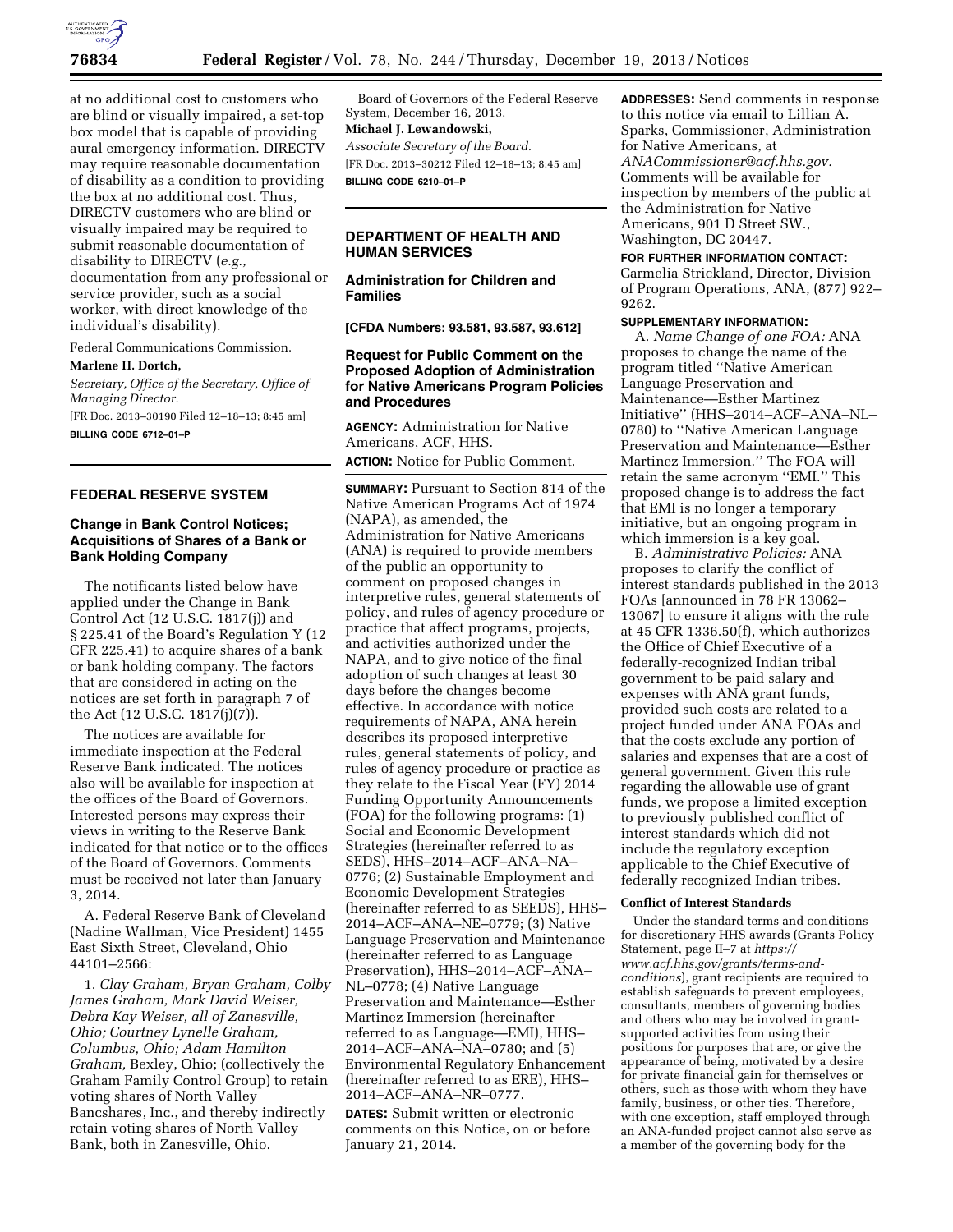applicant organization. Under the exception, as authorized by 45 CFR 1336.50(f), the Chief Executive of a federally-recognized Indian tribal government may be paid salary and expenses with ANA grant funds, provided such costs are not a cost of general government and are related to the ANAfunded project.

During the award negotiation phase, ANA will ask the prospective recipient to modify project personnel if a proposed staff member is also a member of the applicant organization's governing body. In addition, there should be a separation of duties between staff and the governing body within an organization to ensure the integrity of internal controls and to minimize disruptions in the continuity of operations.

C. *Federal Evaluation:* ANA proposes to include the following language in *Section I. Funding Opportunity Description* in FY14 FOAs for the programs listed in the summary section above, with the exception of the SEEDS FOA, HHS–2014–ACF–ANA–NE–0779. The SEEDS FOA will retain the same federal evaluation requirements as published in the FY13 SEEDS FOA, HHS–2013–ACF–ANA–NE–0588, available under ''Prior Year Funding Opportunities'' at *[http://](http://www.acf.hhs.gov/grants/open/foa/) [www.acf.hhs.gov/grants/open/foa/.](http://www.acf.hhs.gov/grants/open/foa/)* 

ANA is required by statute to evaluate the impact of its funding. To fulfill this requirement, ANA will implement a federally-sponsored evaluation strategy to assess the success and impact of approved projects. The federal evaluation strategy will include granteelevel documentation. In accepting a grant award, all grantees agree to participate fully in the federal evaluation if selected, and to follow all evaluation protocols established by ANA or its designee contractor.

D. *Name Change of one Disqualification Factor:* ANA proposes to change the name of the disqualification factor titled ''Board Documentation'' to ''Assurance of Community Representation on Board of Directors,'' which will appear in all FY14 ANA FOAs in order to further clarify what is being requested of applicants regarding demonstration of community representation. The content of this requirement will not change, and it will not apply to tribes or Native Alaska villages. All application disqualification factors will appear in *Section III.3. Other* of the FOAs.

E. *Projects Ineligible for Funding:*  ANA proposes revising language in this section of *Section III.3. Other* to provide clarification on three of the types of projects that ANA will not fund under regulations at 45 CFR 1336.33(b), as follows:

1. Projects for which a grantee purchases from a third party training

and technical assistance (third party T/ TA) that is intended to be provided to other tribes or Native American organizations or to non-members of the grantee organization or where such training or technical assistance is duplicative of ANA funded training and technical assistance available to tribes and other entities that are eligible to apply for ANA funding. This does not apply to 'train-the-trainer' capacity building projects.

2. The support of ongoing social service delivery programs or the expansion, or continuation, of existing social service delivery programs. This means that ANA will not fund projects that provide or expand ongoing services that involve cash transfers or other material assistance such as food, medicine, child care, or income support to individuals.

3. Projects from consortia of tribes that do not include documentation from each participating consortium member specifying their role and support. Projects from consortia must have goals and objectives that will encompass the participating communities. ANA will not fund projects by a consortium of tribes that duplicate activities for which participating member tribes also receive funding from ANA.

F. *Community Involvement:* ANA proposes language in *Section IV.2 The Project Description* and *Section V.1 Criteria* to clarify that community involvement in the development of the project is required as well as community involvement in the implementation of the project.

G. *Page Limits for SEEDS Applications:* ANA proposes to change the maximum page limit for applications submitted in response to the FY2014 SEEDS FOA (HHS–2014– ACF–ANA–NE–0779) from 200 pages to 150 pages. This page limit excludes required Standard Forms (SFs) and OMB-approved forms, including ANA's Objective Work Plan (OWP). The change makes the 150 page limit consistent with in all ANA FOAs. Applications that exceed the page limit will have excess pages removed.

H. *Two-File Upload Requirement:* For FY13, ACF introduced a required twofile format for electronically submitted applications. In order to reduce the technical burden on such applicants and to ensure that a lack of technical resources not otherwise required of applicants does not unintentionally act to disqualify an otherwise eligible applicant from applying under ANA FOAs. Applicants submitting their applications electronically under ANA FOAs are exempt from the two-file format requirement. Formatting

instructions will be provided in all ANA FOAs in Section IV.2. Form and Content of Application Submission. Formatting and page limitation instructions must be followed or applicants risk having excess pages removed from their applications.

I. *Outcomes Expected for SEEDS Applications:* ANA proposes to require all SEEDS applicants to address two program-wide performance outcomes including full-time equivalent (FTE) positions and the number of Native Americans employed by the funded project. The other three program-wide performance outcomes must be addressed only if they are applicable. Under the FY2013 SEEDS FOA, applicants were required to address 1 of the 5 SEEDS specific outcomes.

J. *Protection of Sensitive and/or Confidential Information:* ANA proposes to add the following requirement to applications submitted under all FY14 FOAs in order to ensure the protection of confidential and/or sensitive information:

If any confidential or sensitive information will be collected during the course of the project, whether from staff (e.g., background investigations) or project participants, and/or project beneficiaries, provide a description of the methods that will be used to ensure that confidential and/or sensitive information is properly handled and safeguarded. Also provide a plan for the disposition of such information at the end of the project period.

K. *ANA Application Evaluation Criteria:* The following changes will appear in *Section V.I Criteria* of the FY 14 FOAs:

1. *Changes to Criteria:* ANA proposes to move the concept articulated previously in the 'Project Integration' evaluation criterion and address the substance of such criterion under the OWP. The evaluation criterion appears in the FOAs at *Section V.I Application Review Information, Criteria.*  Consequently, the OWP will be moved from the 'Approach' criterion and will be evaluated using a stand-alone evaluation criterion. No additional requirements will be added to the OWP or to any other component of the FOA as a result of this change. The OMBapproved OWP information collection requires project goals, objectives, results expected, benefits expected, and activities to be addressed. This change is being proposed to more clearly articulate that the integration of multiple project components that will receive focused attention during the objective review.

2. *Titles and Assigned Weight:* ANA proposes to adjust the maximum point values of the evaluation criteria scores to further prioritize elements that are